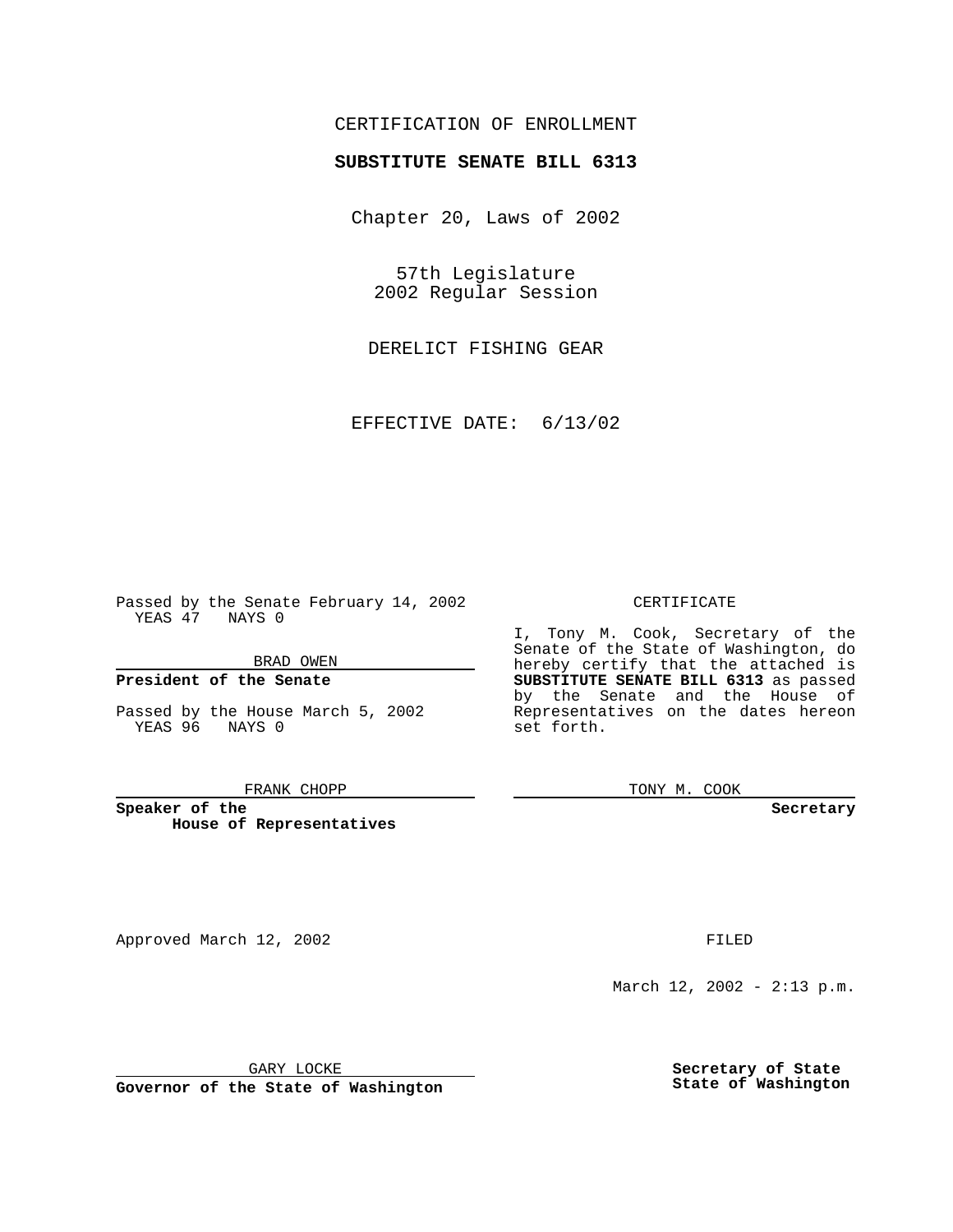# **SUBSTITUTE SENATE BILL 6313** \_\_\_\_\_\_\_\_\_\_\_\_\_\_\_\_\_\_\_\_\_\_\_\_\_\_\_\_\_\_\_\_\_\_\_\_\_\_\_\_\_\_\_\_\_\_\_

\_\_\_\_\_\_\_\_\_\_\_\_\_\_\_\_\_\_\_\_\_\_\_\_\_\_\_\_\_\_\_\_\_\_\_\_\_\_\_\_\_\_\_\_\_\_\_

Passed Legislature - 2002 Regular Session

**State of Washington 57th Legislature 2002 Regular Session**

**By** Senate Committee on Natural Resources, Parks & Shorelines (originally sponsored by Senator Oke)

READ FIRST TIME 02/04/2002.

 AN ACT Relating to derelict fishing gear; adding new sections to chapter 77.12 RCW; adding a new section to chapter 77.55 RCW; and creating a new section.

BE IT ENACTED BY THE LEGISLATURE OF THE STATE OF WASHINGTON:

 NEW SECTION. **Sec. 1.** The legislature finds that fishing gear that is lost or abandoned may continue to catch marine organisms long after the gear is lost. The purpose of this act is to develop safe, effective methods to remove derelict fishing gear, eliminate regulatory barriers to gear removal, and discourage future losses of fishing gear.

 NEW SECTION. **Sec. 2.** A new section is added to chapter 77.12 RCW to read as follows:

 (1) As used in this section and section 3 of this act, "derelict fishing gear" includes lost or abandoned fishing nets, fishing lines, crab pots, shrimp pots, and other commercial and recreational fishing equipment. The term does not include lost or abandoned vessels.

 (2) The department, in partnership with the Northwest straits commission, the department of natural resources, and other interested parties, must publish guidelines for the safe removal and disposal of